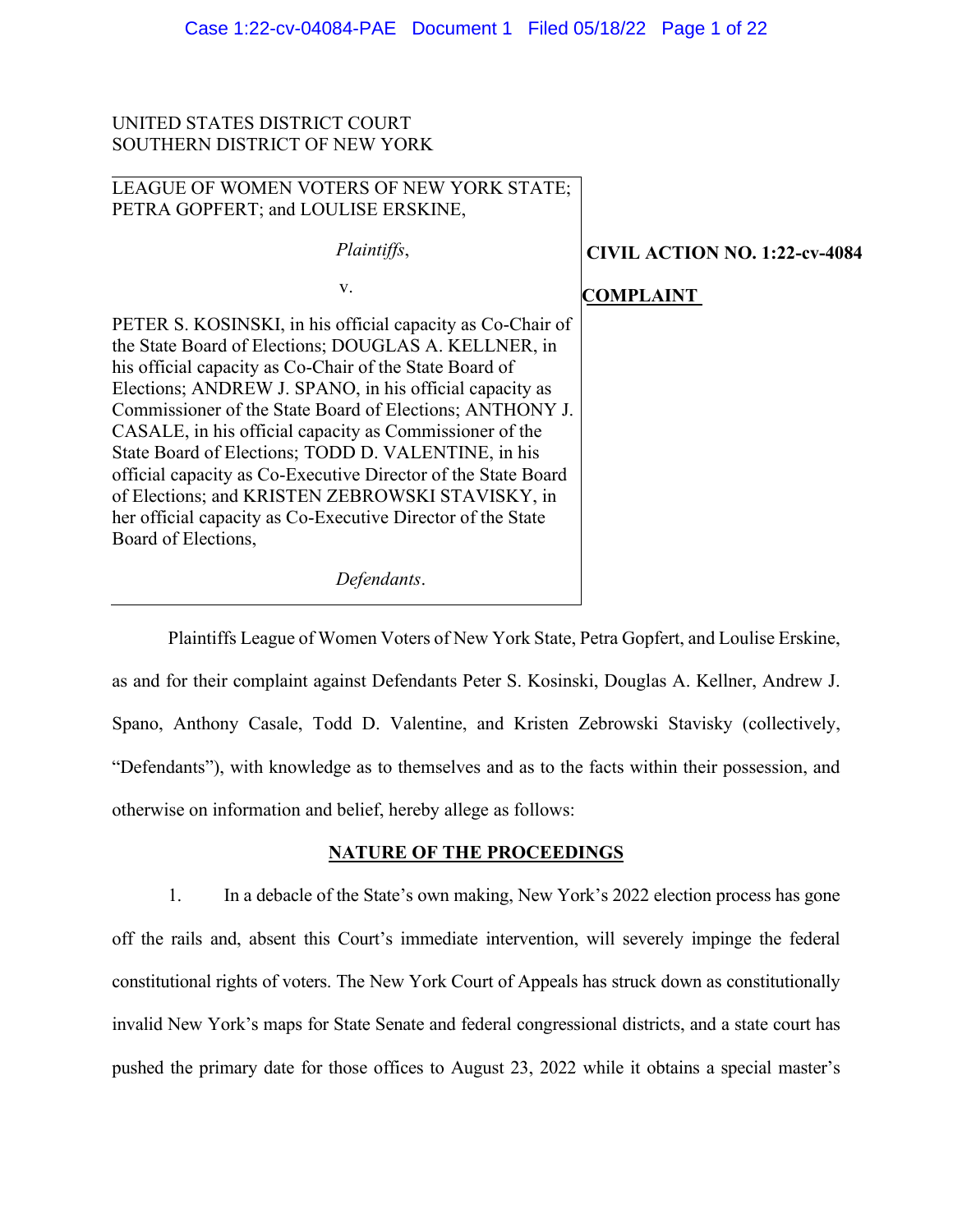#### Case 1:22-cv-04084-PAE Document 1 Filed 05/18/22 Page 2 of 22

assistance in creating valid maps by May 20, 2022. Meanwhile, despite the Court of Appeals' invalidation of the congressional maps, Defendants—officials of the New York State Board of Elections acting in their official capacity—unlawfully certified the primary ballot for statewide offices<sup>[1](#page-1-0)</sup> on May 4, 2022, listing candidates who necessarily did not comply with a fundamental requirement of the Election Law: that designating petitions to add candidates to the ballot gather signatures from half of the State's congressional districts as they are configured on the date of the primary and general elections.

2. Defendants have certified and maintained the June 28, 2022 primary date notwithstanding this glaring legal deficiency of the primary ballot with respect to statewide offices, such as the office of governor. While statewide-office candidates may be placed on the primary ballot by designating petition if they gather the requisite signatures from one-half of the congressional districts, N.Y. Election Law §§ 6-118, 6-136, there are currently *no* congressional districts as a result of the Court of Appeals' decision. In addition to certifying the inclusion of candidates who do not qualify, Defendants' certification unlawfully excludes from the primary ballot for statewide races all would-be candidates who may qualify and would seek to be qualified for the ballot under the to-be-adopted congressional maps. Meanwhile, the state court superintending the redistricting process for the State Senate and congressional maps has required *independent* candidates for statewide offices to comply with the law and obtain signatures under the to-be-adopted congressional maps to qualify for the general election ballot. Thus, unqualified party-affiliated statewide candidates will appear on the primary ballot, and independent statewide candidates must find—in less than two weeks—the requisite number of signatures to stand in the general election.

<span id="page-1-0"></span><sup>&</sup>lt;sup>1</sup> The statewide offices are Governor, Lieutenant Governor, Attorney General, and Comptroller.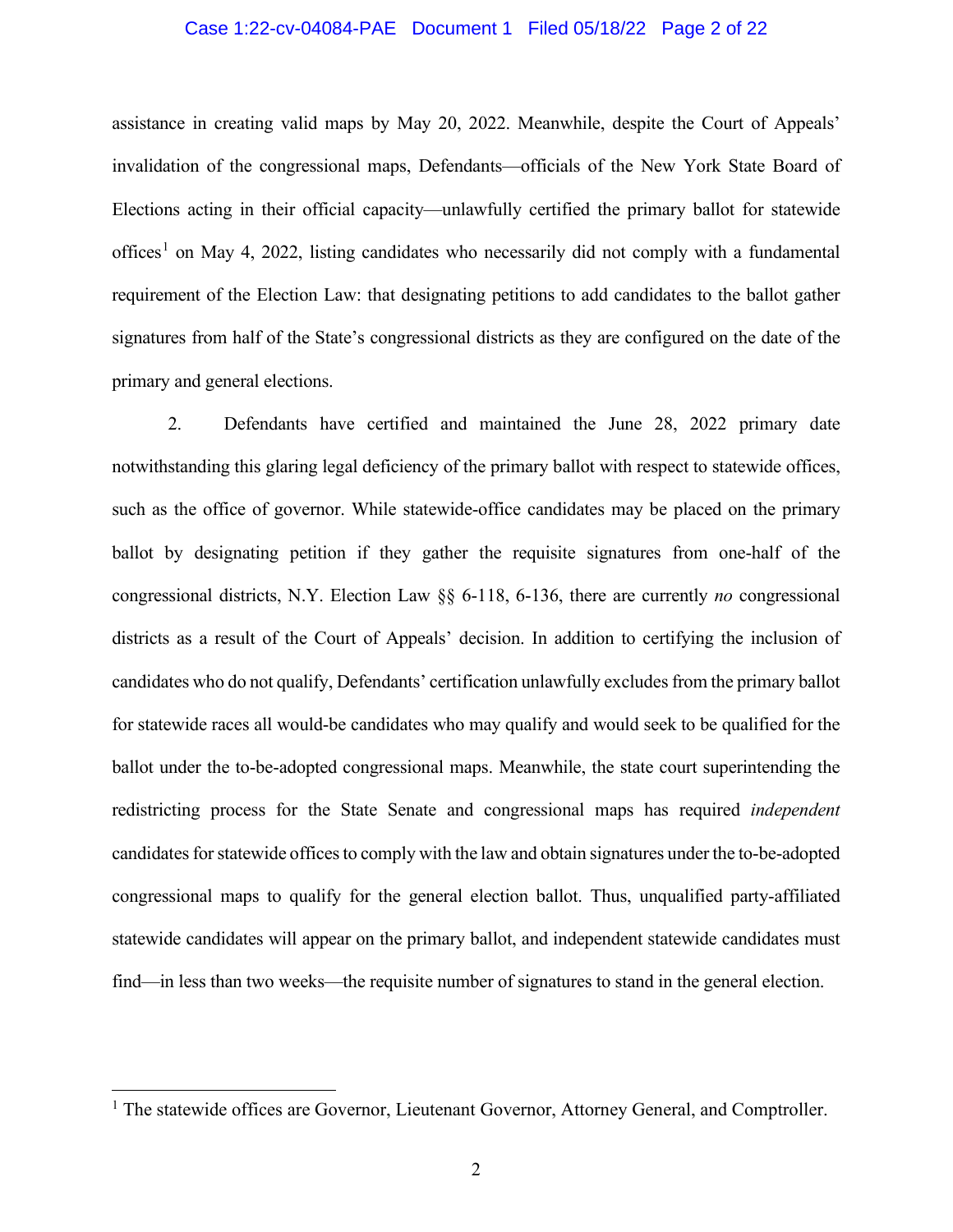#### Case 1:22-cv-04084-PAE Document 1 Filed 05/18/22 Page 3 of 22

3. Defendants have chosen to ignore the unconstitutional, inequitable, and unlawful status of the primary ballot with respect to statewide offices. Instead, they are charging ahead with the June 28 primary despite the naked and unacceptable deprivation of the First and Fourteenth Amendment and state constitutional rights of candidates and voters.

4. The June primary for the statewide offices cannot proceed consistent with the Constitution. First, as alleged above, Defendants' certification of the primary ballot for the statewide races is plainly not in accordance with state law. Thus, there are no qualifying candidates under the designating petition process, and the ballots have been certified without allotting any time for designating petitions to be filed in accordance with valid congressional maps.

5. Second, as a result, the current statewide election process unlawfully deprives voters of their First and Fourteenth Amendment rights to vote for and support would-be candidates for statewide office who wish to gather the requisite signatures in light of constitutionally valid congressional maps. The current election process foisted on voters and would-be candidates by Defendants plainly discriminates against outside candidates and their voters and supporters in favor of candidates handpicked by the political-party leadership (who do not need to go through the designating-petition process). Indeed, cementing that discrimination, the state court overseeing redistricting, in an unprecedented self-styled "advisory opinion," declared that *independent* candidates for statewide office will be required to obtain signatures—under the more onerous rules applying to independent candidates—on the basis of the valid congressional maps to be issued on May 20. Dkt. No. 409 ("Advisory Opinion"), *Harkenrider v. Hochul*, No. E2022-0116CV (N.Y. Sup. Ct. Steuben Cty.) ("*Harkenrider I*"). Thus, would-be statewide candidates are both barred from the major-party primaries and forced to run, if at all, under the more stringent signature-gathering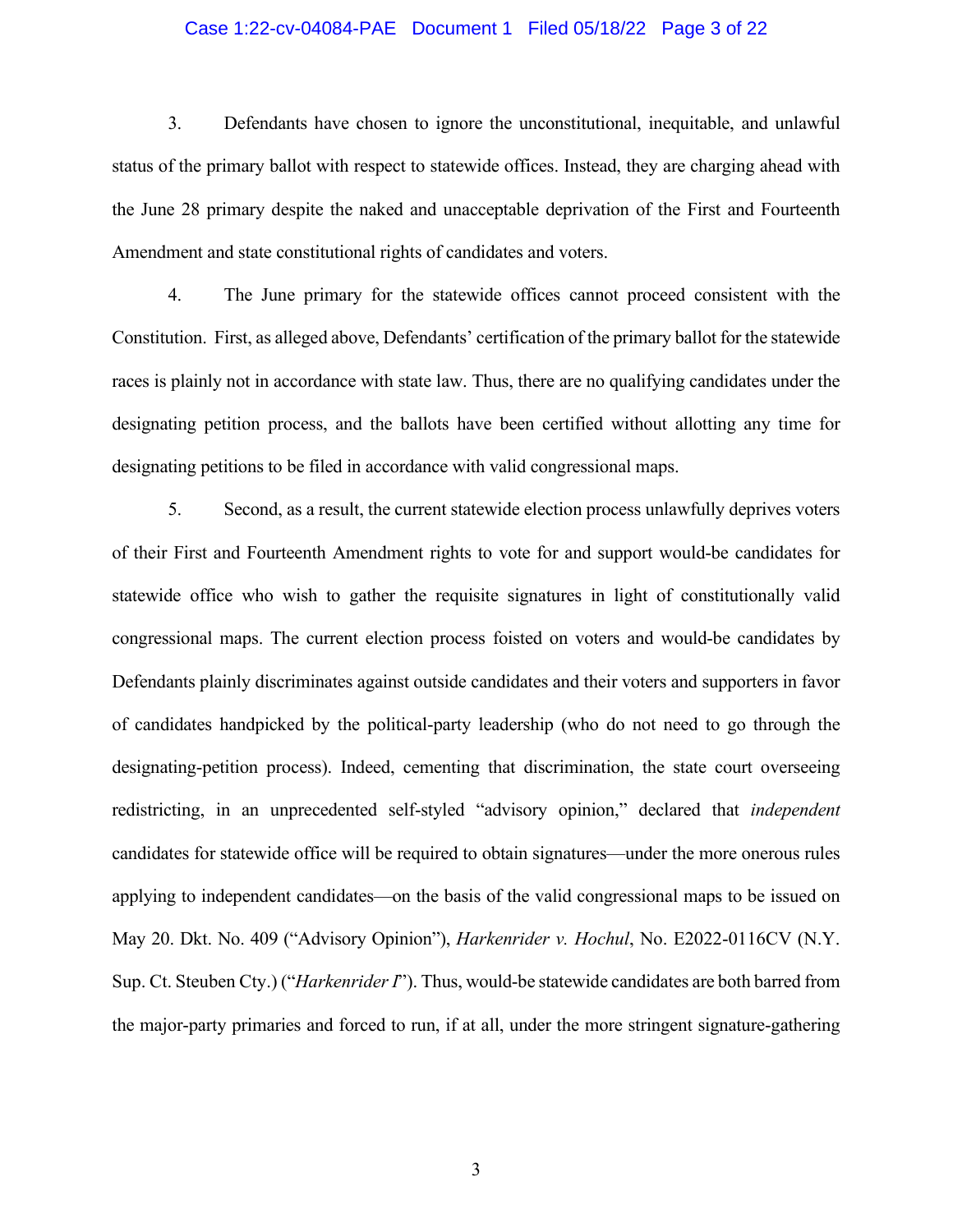#### Case 1:22-cv-04084-PAE Document 1 Filed 05/18/22 Page 4 of 22

requirements applicable to independent candidates. The result is that voters have been unlawfully deprived of the ability to vote for and support would-be statewide candidates in the primary process.

#### **THE PARTIES**

6. Plaintiff League of Women Voters of New York State ("LWVNYS") is a nonpartisan, not-for-profit organization dedicated to promoting the informed and active participation of citizens in government. As part of its mission to empower citizens and strengthen public participation in government, the League works to increase voter registration and turnout, encourages its members and the people of New York to exercise their right to vote as guaranteed by the Constitution, and strives to protect that right from unnecessary barriers to full participation in the electoral process. Formed in 1919 after the passage of a constitutional amendment granting women's suffrage, the League has evolved to become the foremost guardian of the voting rights of all eligible voters in New York. The League is affiliated with the League of Women Voters of the United States and has 45 local leagues throughout New York.

7. Plaintiff Petra Gopfert is a New York resident, registered to vote in New York since 2017. She is currently registered as a member of the Democratic Party. She has regularly voted in elections for which she was qualified to do so. If doing so would have legal effect, Ms. Gopfert would seek to sign a designating petition with respect to candidates for the Governor's race under the designation process set forth in New York's election law. In particular, Ms. Gopfert would sign and support a petition to add Andrew Cuomo to the Democratic Party primary ballot for Governor.

8. Plaintiff Loulise Erskine is a New York resident, registered to vote in New York since 2000. She is currently registered as a member of the Democratic Party. She has regularly voted in elections for which she was qualified to do so. If doing so would have legal effect, Ms. Erskine would seek to sign a designating petition with respect to candidates for the Governor's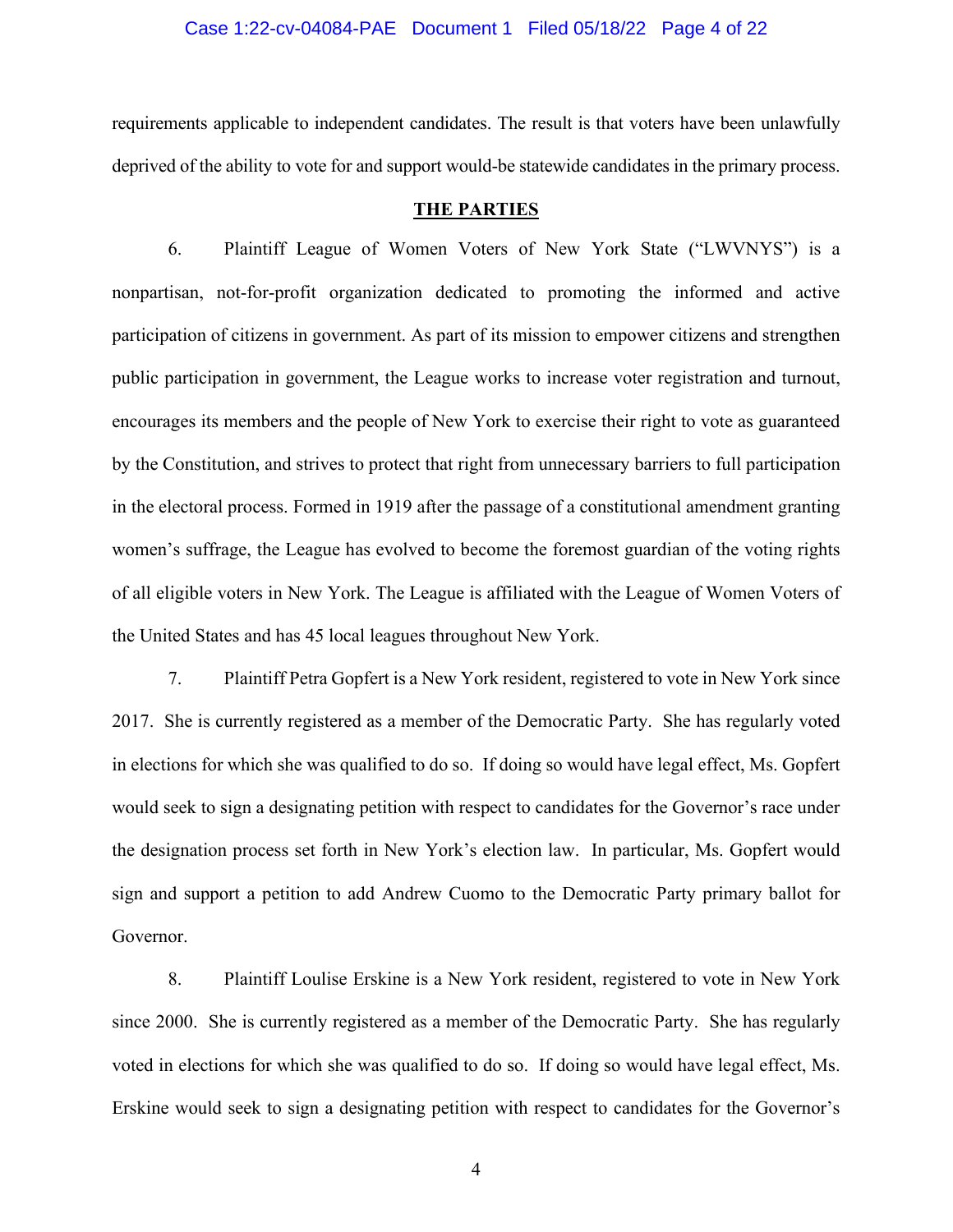#### Case 1:22-cv-04084-PAE Document 1 Filed 05/18/22 Page 5 of 22

race under the designation process set forth in New York election law. In particular, Ms. Erskine would sign and support a petition to add Paul Nichols to the Democratic primary ballot for Governor.

9. Defendants Peter S. Kosinski, Douglas A. Kellner, Andrew J. Spano, Anthony Casale, Todd D. Valentine, and Kristen Zebrowski Stavisky are officials of the New York State Board of Elections and are sued in their official capacities for actions taken under state law. The State Board is a bipartisan administrative agency within the executive department of the state government vested with the responsibility for the administration and enforcement of all laws relating to elections. *See* N.Y. Election Law § 3-102. The State Board alone has the authority, through its commissioners and directors, to direct the actions of all local boards of elections. It is responsible for "issu[ing] instructions and promulgat[ing] rules and regulations relating to the administration of the election process." *Id*. § 3-102(1).

#### **JURISDICTION AND VENUE**

10. Plaintiffs bring this action under 42 U.S.C. § 1983 to redress the deprivation, under color of state law, of rights secured by the United States Constitution.

11. This Court has original jurisdiction over the subject matter of this action pursuant to 28 U.S.C. §§ 1331 and 1343 because the matters in controversy arise under the Constitution and laws of the United States and involve the assertion of a deprivation, under color of state law, of a right under the Constitution of the United States.

12. This Court has the authority to enter a declaratory judgment pursuant to 28 U.S.C. §§ 2201 and 2202, and authority to enter injunctive relief under Federal Rule of Civil Procedure 65.

13. This Court has personal jurisdiction over Defendants, who are sued in their official capacities and reside within this State.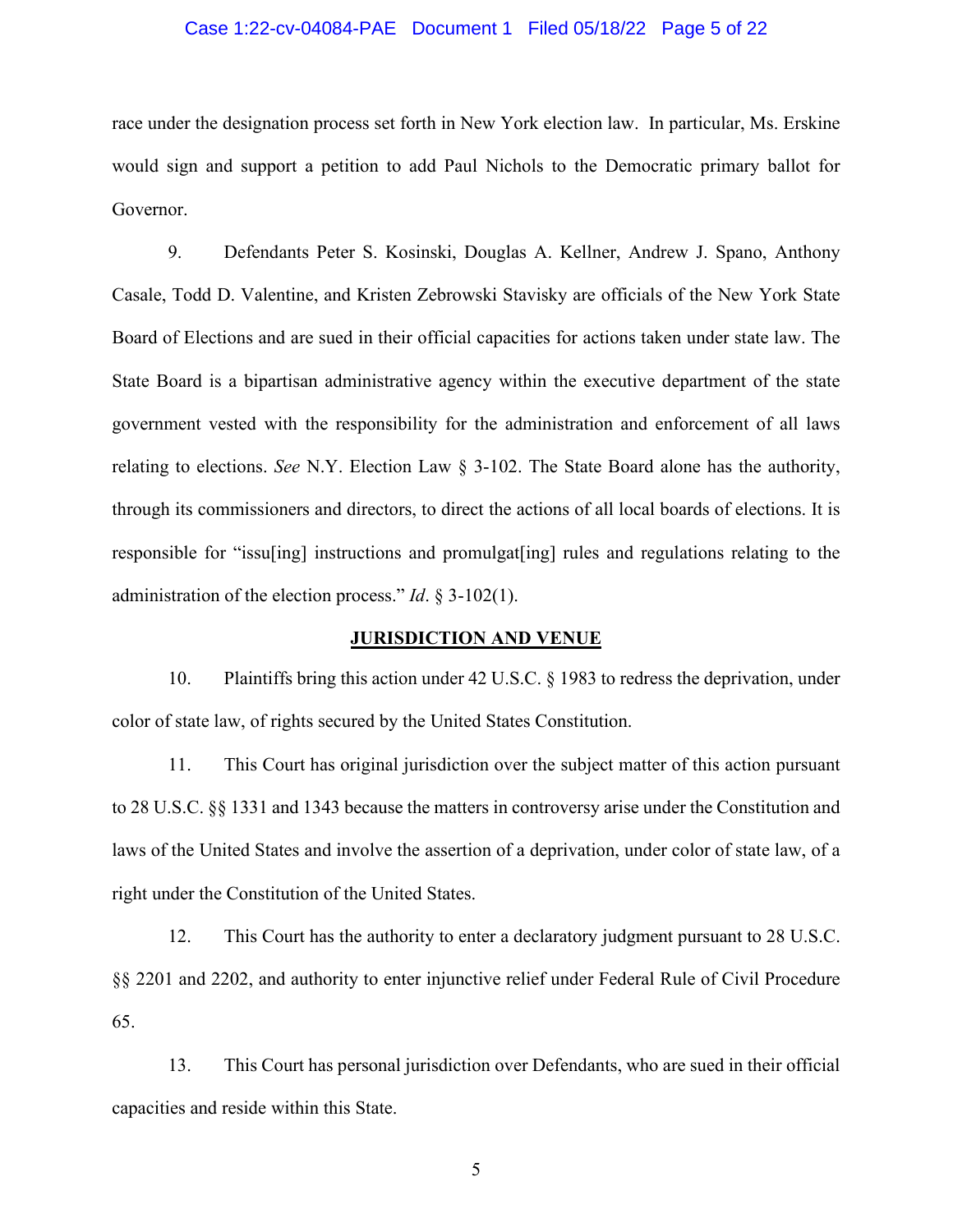14. Venue is proper in the Southern District of New York because a substantial part of the events that give rise to Plaintiffs' claims have occurred and will occur in this District. *See* 28 U.S.C. § 1391(b)(2).

# **FACTUAL ALLEGATIONS**

## **I. New York Creates An Independent Commission To Apportion Districts**

15. The problem of partisan gerrymandering has long been recognized in New York. As far back as 1966, the LWVNYS announced its Statement of Position that "whoever is responsible for districting should utilize an impartial commission for drawing the lines." In 2007, the Committee on Election Law of the Association of the Bar of the City of New York called for a "comprehensive amendment of the reapportionment and redistricting provisions of the New York State Constitution." As the Committee stated:

Under the current system of redistricting, as practiced during the last three decades of divided partisan control of the Legislature, individual legislators find themselves more beholden to their leaders for re-election than to their constituents. This form of incumbency protection produces noncompetitive elections, permanent legislative deadlock, and a Legislature unresponsive to the will and interests of the voters. A constitutional amendment is necessary to mandate redistricting criteria, and to guarantee a process for decennial redistricting that will foster electoral competition and responsive government.<sup>[2](#page-5-0)</sup>

16. In 2014, the citizens of New York amended the Constitution to combat political

manipulation and gerrymandering of voting districts. These amendments, and implementing statutes, created an independent redistricting commission (the "IRC"), as well as an "exclusive method of redistricting" congressional, State Senate, and State Assembly districts. *Harkenrider III*, 2022 WL 1236822, at \*2, \*5, \*8; N.Y. Const. art. III, § 4(b).

<span id="page-5-0"></span> $2$  N.Y. City Bar Comm. on Election Law, A Proposed New York State Constitutional Amendment to Emancipate Redistricting from Partisan Gerrymanders: Partisanship Channeled for Fair Line‐Drawing, at 1 (Mar. 2007), *available at* https://www.nycbar.org/pdf/report/redistricting\_report03071.pdf.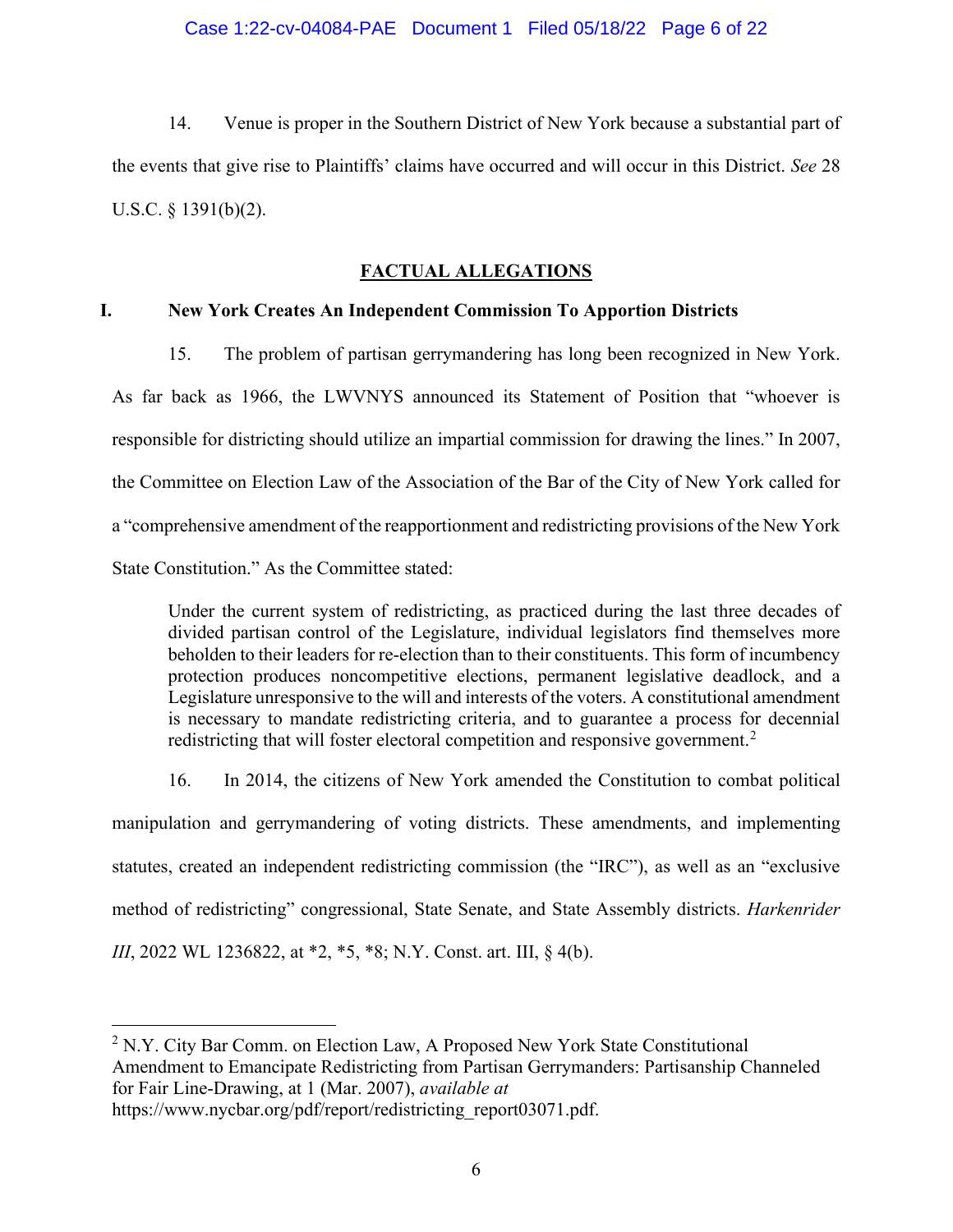#### Case 1:22-cv-04084-PAE Document 1 Filed 05/18/22 Page 7 of 22

17. This constitutionally mandated method was designed to limit legislative gamesmanship—to prevent a single political party from steering the redistricting process to its own ends. *Harkenrider III*, 2022 WL 1236822, at \*2. It was further designed to promote citizen participation, fair representation, and, ultimately, confidence in the outcome of elections, thereby ushering in "a new era of bipartisanship and transparency." *Id*.

18. The IRC is comprised of ten members. Eight of the members are appointed by the majority and minority leaders of the Senate and Assembly. The eight members then appoint the remaining two members. This bipartisan group is "constitutionally required to pursue consensus to draw redistricting lines" and follow a transparent process that engages the public as it crafts new maps to propose to the Legislature. *Id*. at \*7.

19. Critically, the 2014 constitutional reforms constrain the Legislature's power to bypass the IRC. The reforms require the Legislature to consider and vote on the maps proposed by the IRC. After the IRC drafts maps and holds public hearings, the IRC must submit a first set of maps to the Legislature by January 15 of the second year following the Census. *Id*. at \*5 (citing N.Y. Const. art. III, § 4(b)). If either the Legislature or Governor reject the maps, the IRC must revise and submit new maps to the Legislature within 15 days, but no later than February 28. *Id*. The Legislature must then consider and vote on this second set of maps. *Id*.

20. Only in the event the Legislature votes down the second set of IRC maps—which it must do in an "up or down" vote (i.e., without making modification)—does the New York Constitution permit the Legislature to undertake amending the IRC's proposed maps and ultimately enact its own district maps. N.Y. Const. art. III, § 4(b); N.Y. Legis. Law § 93(1); *see Harkenrider III*, 2022 WL 1236822, at \*2.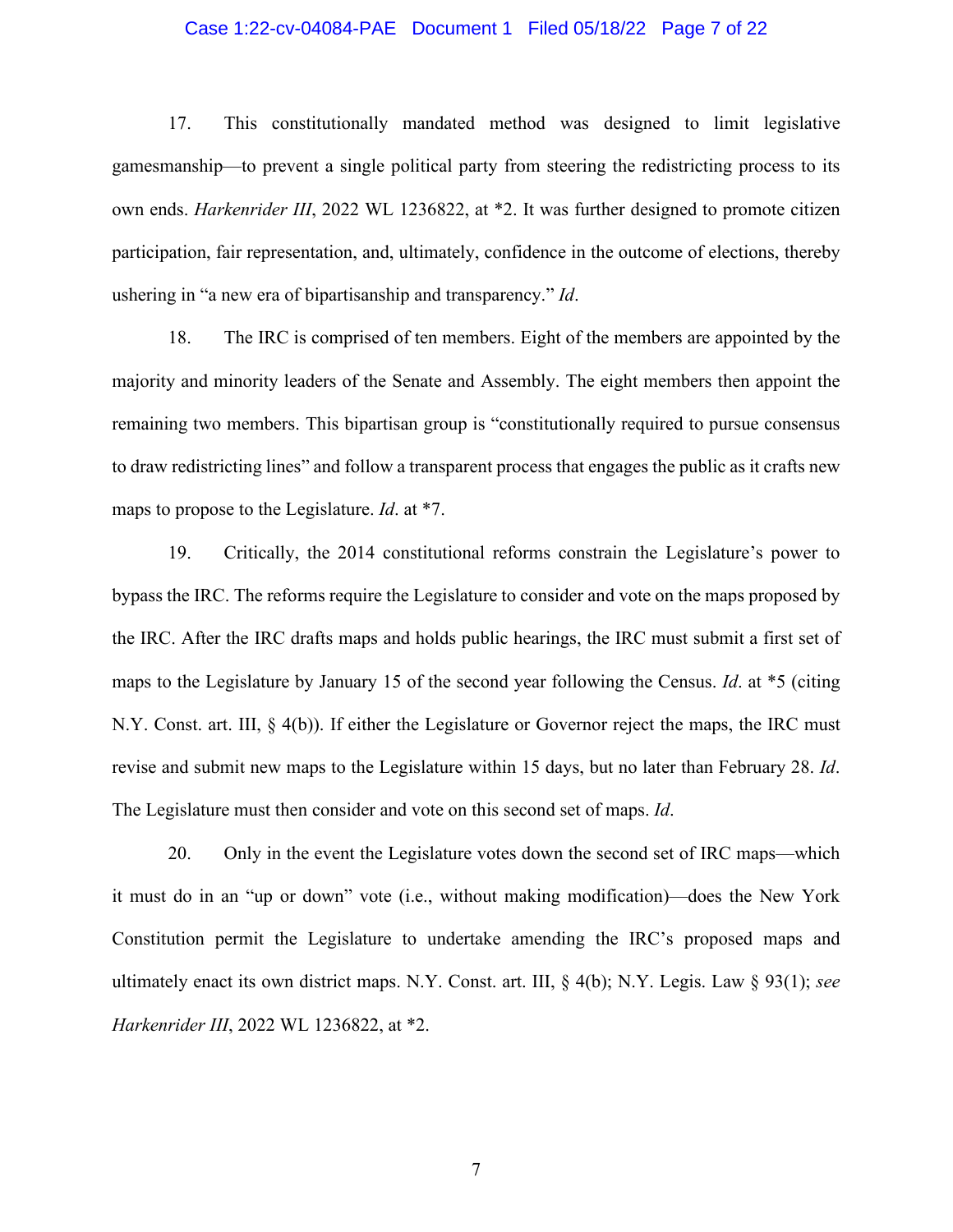#### Case 1:22-cv-04084-PAE Document 1 Filed 05/18/22 Page 8 of 22

21. The IRC process was thus "crafted to guarantee that redistricting maps have their origin in the collective and transparent work product of a bipartisan commission." *Harkenrider III*, 2022 WL 1236822, at \*7. The process ensures that the IRC—a bipartisan group independent from the Legislature—has "a substantial and constitutionally required role in the map drawing process" as a "precondition to redistricting legislation." *Id*. at \*8.

22. After the constitutional deadline for the IRC to submit a second redistricting plan, the only alternative to the carefully crafted process set forth in Article III, § 4, is "court intervention following a violation of the law." *Id*. at \*8, \*12.

23. To that end, the Constitution and State statute empower "any citizen" to enforce the 2014 amendments, expressly conferring standing on any citizen of New York, or organization comprised of citizens to bring an action to challenge the Legislature's enacted maps as either procedurally or substantively defective. *Id*. at \*4 (quoting N.Y. Const. art. III, § 5 and N.Y. Unconsolidated Laws § 4221).

24. The Legislature's maps are procedurally defective where, as set forth above, the IRC fails to present a plan to the Legislature, or the Legislature fails to consider and vote on such a plan. *Id*. at \*9. The Legislature's maps are substantively defective where they have been drawn with an intent or motive "to 'discourage competition' or 'favor or disfavor incumbents or other particular candidates or political parties.'" *Id*. at \*10 (quoting N.Y. Const. art. III, § 4(c)(5)). Either such procedural or substantive defect renders the Legislature's maps unconstitutional, necessitating judicial intervention and remedy pursuant to Article III, § 4. *Id*. at \*11-12.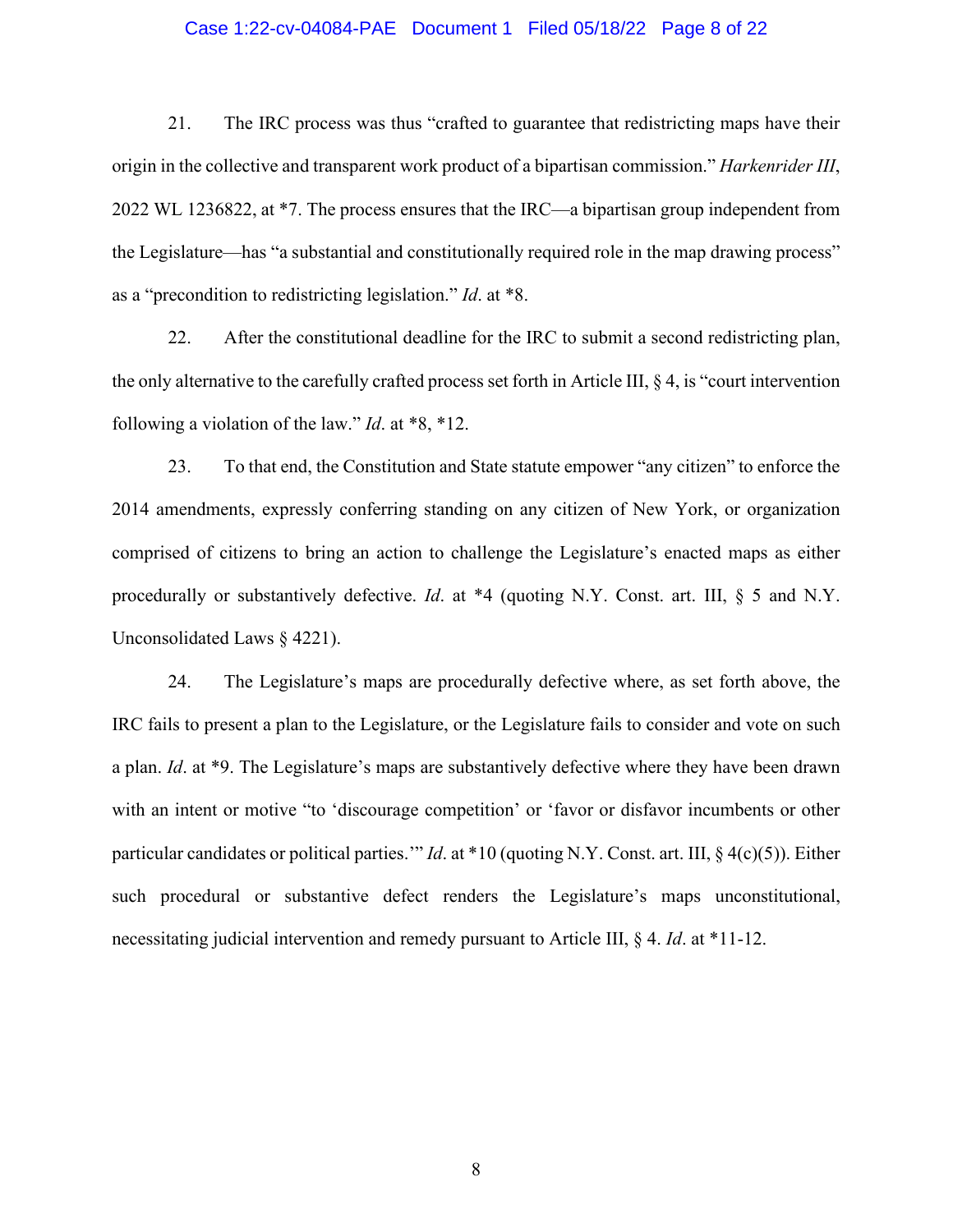#### Case 1:22-cv-04084-PAE Document 1 Filed 05/18/22 Page 9 of 22

## **II. Redistricting For The 2022 Elections Takes Place**

25. As alleged above, every ten years, New York must redraw its legislative districts to account for population changes reported in the Federal Census. *Harkenrider III*, 2022 WL 1236822, at \*7 (citing N.Y. Const. art. III, § 4).

26. The State's prior redistricting occurred in 2012, after the 2010 Census. Ten years later, new maps are constitutionally mandated. *Id*. As required by the Constitution, the IRC held public meetings across the State throughout 2021 to hear public testimony about draft maps and the redistricting process. N.Y. Const. art. III,  $\S$  4(c).

27. The IRC held its last public hearing on December 5, 2021, and the final deadline for public comment on draft maps was December 6.

28. With public hearings and comments closed, the IRC members began negotiations amongst themselves to finalize a set of maps to submit to the Legislature. But the IRC members were unable to reach an agreement or consensus.

29. On January 3, 2022, the Democratic delegation and their appointee voted for one redistricting plan, and the Republican delegation and their appointee voted for another. *Harkenrider III*, 2022 WL 1236822, at \*2.

30. The Legislature received both plans from the IRC and voted upon them without amendment, rejecting both without public input. *Id*. It notified the IRC of its rejection on January 10, 2022. *Id*.

31. Consequently, under Article III, § 4(b) of the New York Constitution, the IRC was required to draft a new redistricting plan to submit to the Legislature within 15 days, by January 25, 2022. And the Legislature was required to review and vote on this second plan.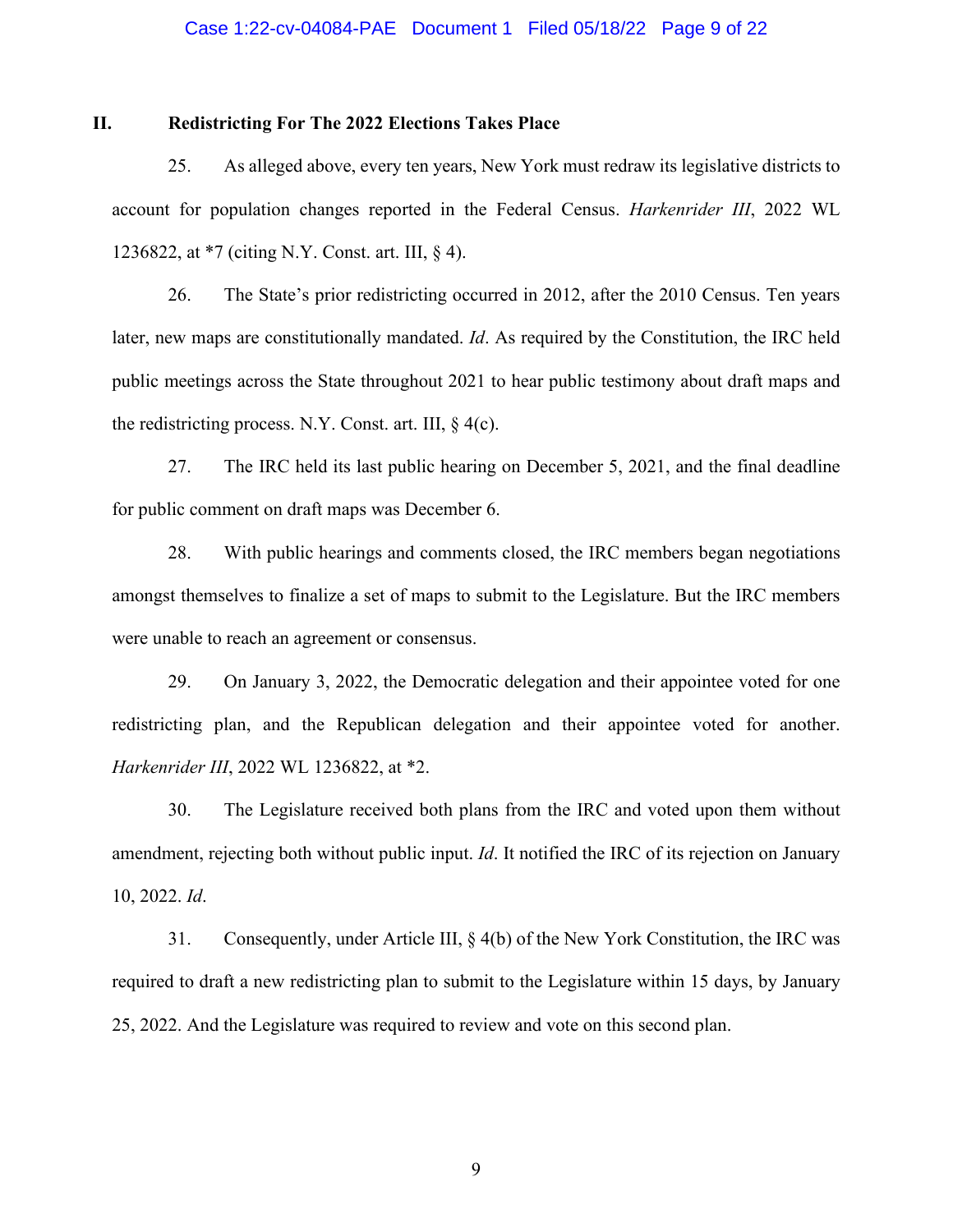#### Case 1:22-cv-04084-PAE Document 1 Filed 05/18/22 Page 10 of 22

32. Rather than submit a new plan, the IRC informed the Legislature that it was again deadlocked and would not send a second set of maps to the Legislature for review or a vote. *Id.* The January 25 deadline passed without the IRC submitting any new maps, or the Legislature voting on such maps, as was constitutionally required. *Id*.

33. Instead, over the next week, the Democratic-controlled Legislature drafted and enacted its own set of maps—along a party-line vote, without input from Republican members of the Legislature or the public—as to congressional, Senate, and Assembly districts. *Id*.

34. Despite the undeniable infirmity of the maps, now recognized by the Court of Appeals, Democratic Governor Hochul signed these maps into law on February 3, 2022.

### **III. The Maps Are Struck Down And The Primaries For Certain Offices Are Adjourned**

35. The same day the Governor signed the maps into law, New York citizens filed a special proceeding in New York Supreme Court, Steuben County (the "Steuben Court"), *see generally Harkenrider I*, challenging the constitutionality of the congressional and (after amending their petition) State Senate maps.

36. On March 31, 2022, following a bench trial and extensive expert testimony, the Steuben Court voided the congressional and State Senate maps, holding that the IRC and Legislature had failed to follow the necessary constitutional procedure for submitting and reviewing a second set of redistricting plans when the Legislature rejected the IRC's first redistricting plan.

37. The Steuben Court further held that the congressional maps had been drawn with impermissible political bias "to significantly reduce the number of competitive races"—i.e., were gerrymandered—and were void for that reason as well.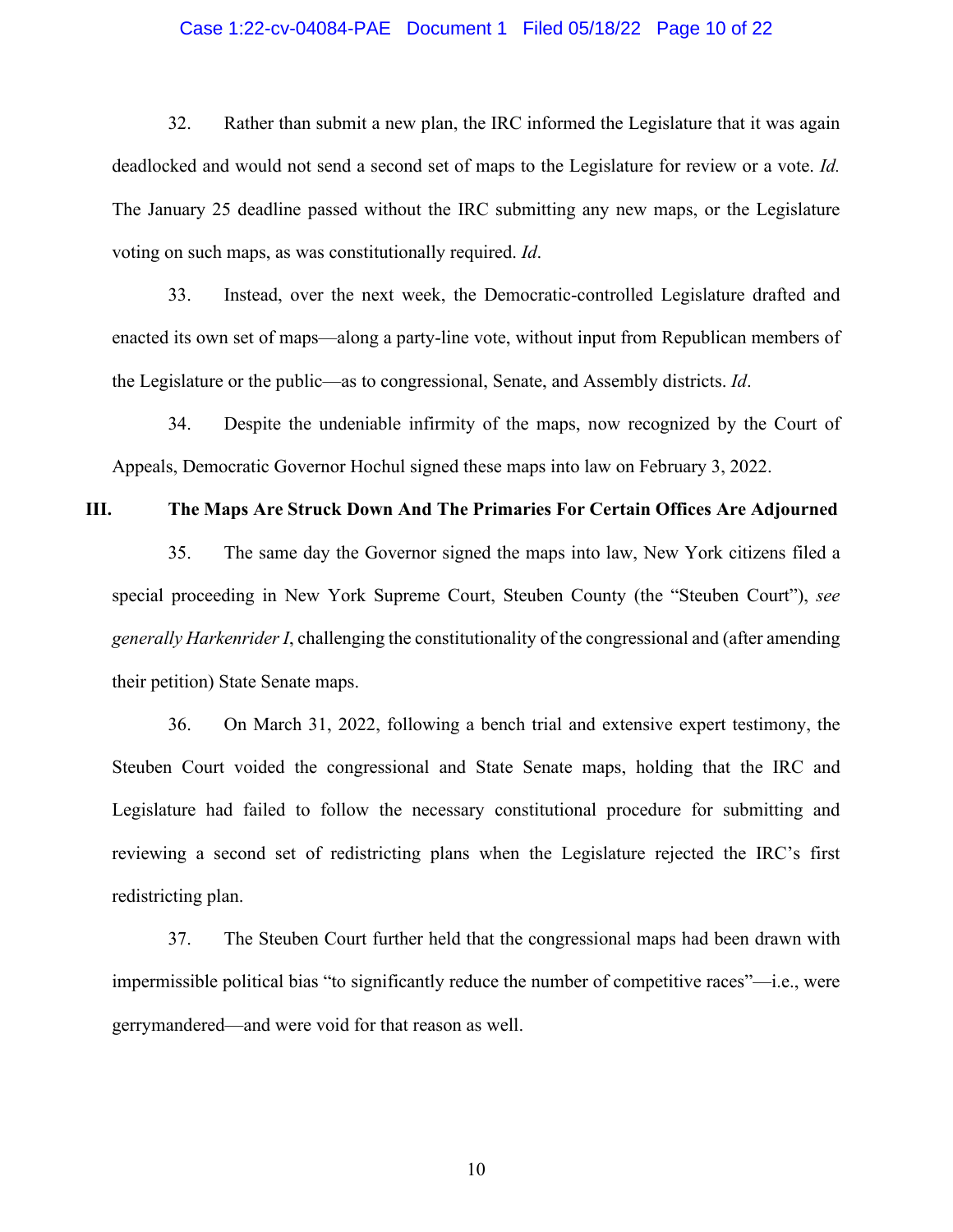#### Case 1:22-cv-04084-PAE Document 1 Filed 05/18/22 Page 11 of 22

38. The Steuben Court also voided the Assembly maps because "[t]he same faulty process was used for all three maps" and "[t]herefore new maps will need to be prepared for the Assembly Districts as well." Decision & Order, Dkt. No. 243, at 10, *Harkenrider I*.

39. On appeal, the Fourth Department vacated the Steuben Court's holding that the State Senate and Assembly maps were procedurally defective and therefore void but held the congressional maps were an invalid partisan gerrymander. *Harkenrider v. Hochul*, No. 22-00506, 2022 WL 1193180, at \*3 (4th Dep't April 21, 2022) ("*Harkenrider II*").

40. Six days later, on April 27, 2022, the New York Court of Appeals reversed the Fourth Department, reinstating the Steuben Court's decision that "the legislature and the IRC deviated from the constitutionally mandated procedure" and so the congressional, State Senate, and Assembly maps were all defective. *Harkenrider III*, 2022 WL 1236822, at \*5. "[T]here can be no question," the Court of Appeals found, "that the drafters of the 2014 constitutional amendments and the voters of this state intended compliance with the IRC process to be a constitutionally required precondition to the legislature's enactment of redistricting legislation." *Id.* at \*9. Indeed, "no one disputes" that the IRC and Legislature had "failed to follow the procedure commanded by the State Constitution." *Id*. at \*1. The Court of Appeals also held that the congressional maps were substantively unconstitutional because they were constructed with an impermissibly partisan purpose.

41. The Court of Appeals therefore remanded the matter to the Steuben Court to craft and adopt redistricting maps in a court-supervised process, as authorized by Article III, § 4(e) of the New York Constitution. *Id*. Judicial oversight, the Court Appeals explained, is "required to facilitate the expeditious creation of constitutionally conforming maps for use in the 2022 election and to safeguard the constitutionally protected right of New Yorkers to a fair election." *Id.* at \*1.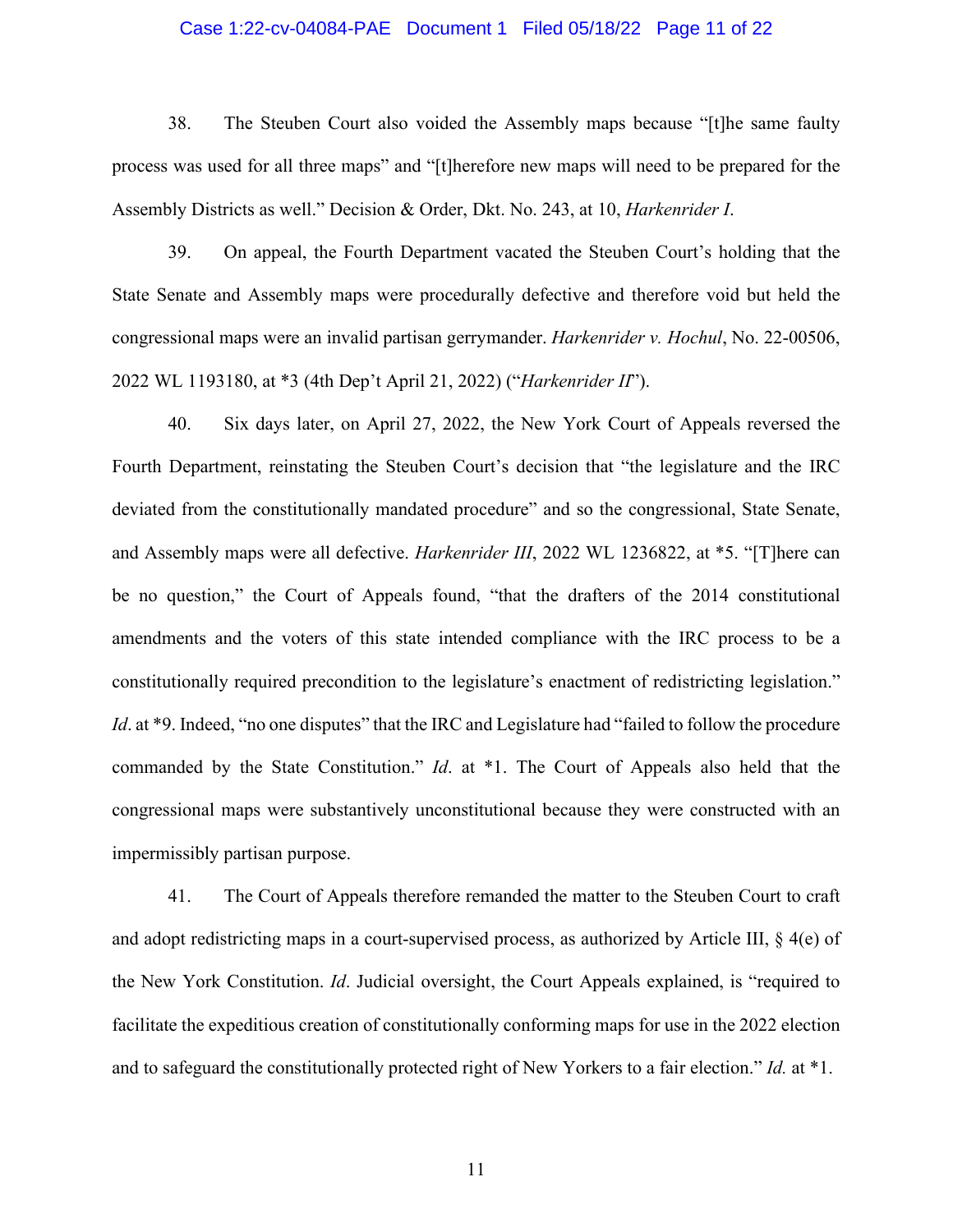#### Case 1:22-cv-04084-PAE Document 1 Filed 05/18/22 Page 12 of 22

42. Although the Court of Appeals noted that the need for new maps would likely require moving the congressional and Senate primaries from June to August, it was "confident that . . . [the Steuben Court] can swiftly develop a schedule to facilitate an August primary election, allowing time for the adoption of new constitutional maps, the dissemination of correct information to voters, [and] the completion of the petitioning process." *Id.* 

43. The Steuben Court promptly recognized that the need to create new maps created "time pressure" that would make a June 28 primary difficult to execute. Preliminary Order, Dkt. No. 301, *Harkenrider I.* Therefore, after consulting with the court-appointed Special Master and the Board of Elections, the Steuben Court pushed back the primaries for congressional and State Senate elections from June 28 to August 23, 2022. *See id.*

#### **IV. Statewide Primaries**

44. On February 1, 2022, Defendants certified the offices to be filled during the 2022 General Election (to be held on November 8, 2022) pursuant to Section 4-106 of the New York Election Law.

45. On May 4, 2022, Defendants and the NYS BOE certified primary ballots, N.Y. Election Law § 4-110, for the scheduled June 28, 2022 primary, *see id.* at § 8-100(1)(a), for the following offices (the "Statewide Offices"):

- a. Governor of New York
- b. Lieutenant Governor of New York
- c. New York Attorney General
- d. New York Comptroller

46. Any individual may collect signatures, in compliance with State law, to appear on the primary ballot for the Statewide Offices. N.Y. Election Law § 6-136.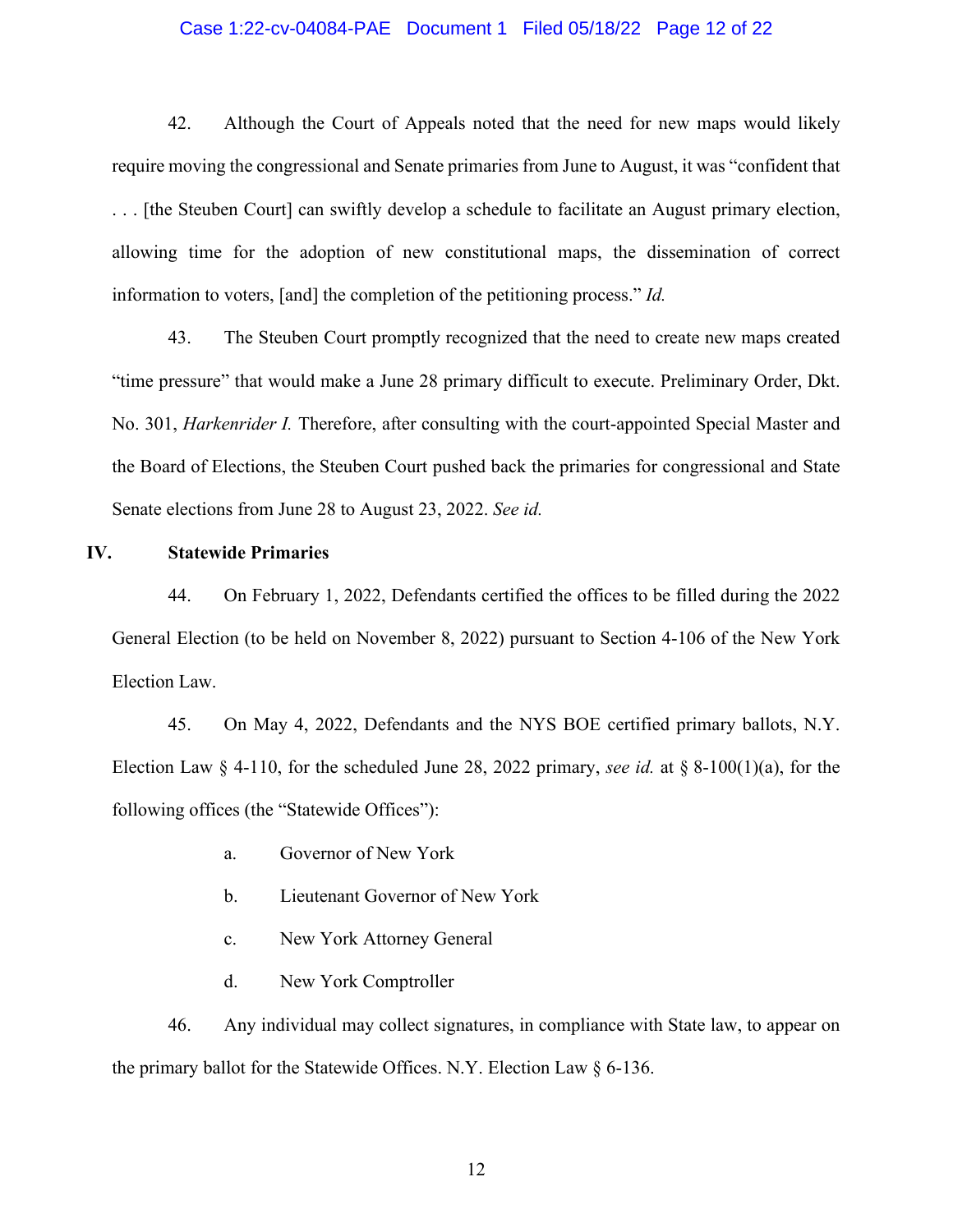# Case 1:22-cv-04084-PAE Document 1 Filed 05/18/22 Page 13 of 22

47. However, to appear on a ballot for a primary for a statewide office, a potential candidate must obtain signatures from voters who meet specific residency requirements, and these residency requirements are tied to the boundaries of congressional districts. *See, e.g.*, N.Y. Election Law § 6-138.

48. Thus, Section 6-136 of the Election Law requires any such individual desiring to

appear on the primary ballot meet the following requirement:

Petitions for any office to be filled by the voters of the entire state must be signed by not less than fifteen thousand or five per centum, whichever is less, of the then enrolled voters of the party in the state (excluding voters in inactive status), of whom not less than one hundred or five per centum, whichever is less, of such enrolled voters *shall reside in each of one-half of the congressional districts of the state*.

49. In fact, as a chart published by the New York Board of Elections shows (reproduced

below), to appear on *any ballot* for *any office* in New York—statewide or local—a candidate must

gather signatures within the relevant district boundaries: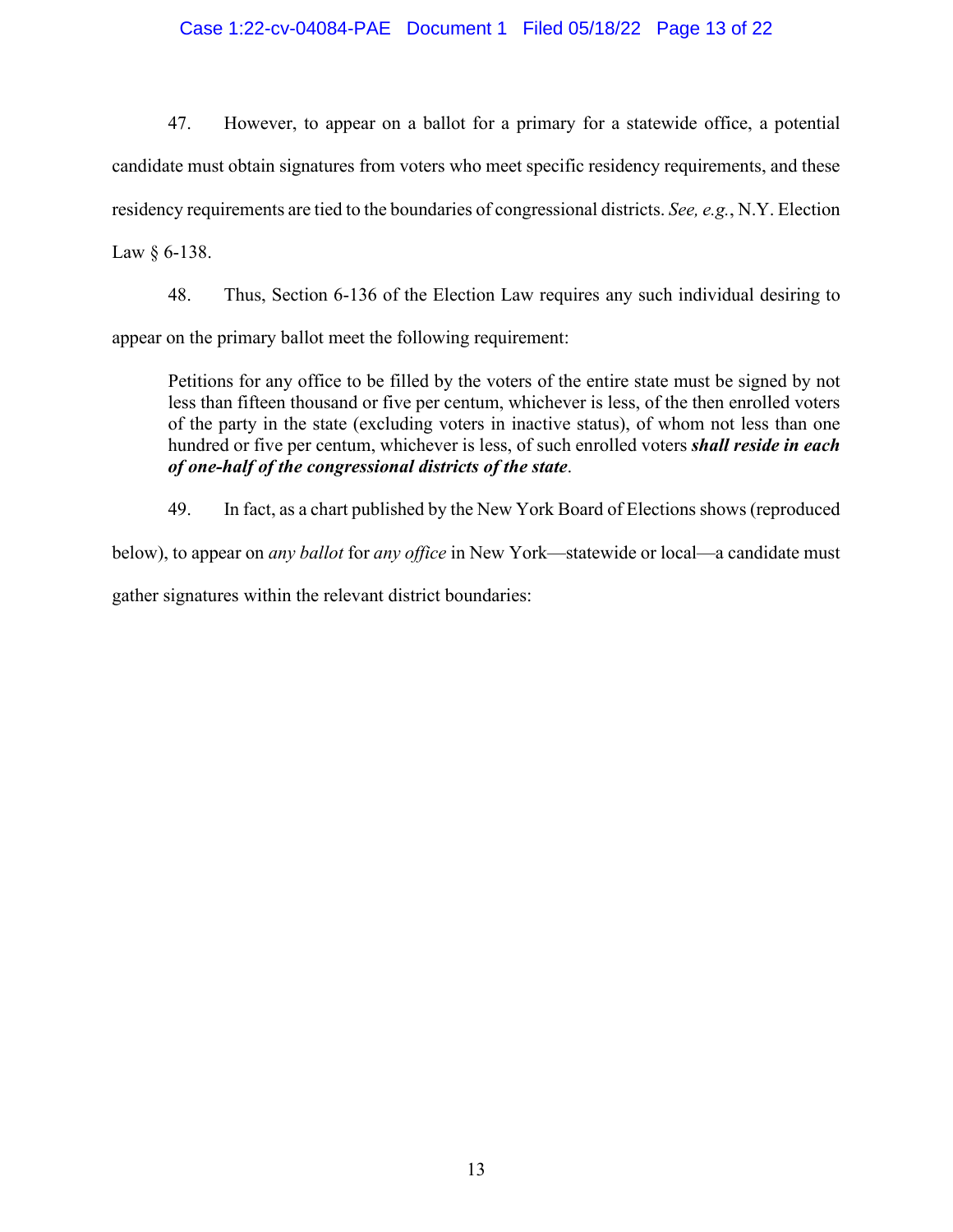| <b>SIGNATURE REQUIREMENTS FOR</b>                                                                                                                                                                                                                                                                                                                                                                                                              |  |
|------------------------------------------------------------------------------------------------------------------------------------------------------------------------------------------------------------------------------------------------------------------------------------------------------------------------------------------------------------------------------------------------------------------------------------------------|--|
| <b>DESIGNATING AND OPPORTUNITY TO</b>                                                                                                                                                                                                                                                                                                                                                                                                          |  |
| <b>BALLOT PETITIONS §6-136</b>                                                                                                                                                                                                                                                                                                                                                                                                                 |  |
| 5% of the active enrolled voters of the political party in the political                                                                                                                                                                                                                                                                                                                                                                       |  |
| unit or the following, whichever is less:                                                                                                                                                                                                                                                                                                                                                                                                      |  |
|                                                                                                                                                                                                                                                                                                                                                                                                                                                |  |
| For any office to be filled by all the voters of:                                                                                                                                                                                                                                                                                                                                                                                              |  |
|                                                                                                                                                                                                                                                                                                                                                                                                                                                |  |
| (with at least 100 or 5% of enrolled voters from each of one-half                                                                                                                                                                                                                                                                                                                                                                              |  |
| of the congressional-districts)                                                                                                                                                                                                                                                                                                                                                                                                                |  |
|                                                                                                                                                                                                                                                                                                                                                                                                                                                |  |
|                                                                                                                                                                                                                                                                                                                                                                                                                                                |  |
| *A municipal court district within NYC1,500                                                                                                                                                                                                                                                                                                                                                                                                    |  |
|                                                                                                                                                                                                                                                                                                                                                                                                                                                |  |
| Cities/counties having more than 250,000                                                                                                                                                                                                                                                                                                                                                                                                       |  |
|                                                                                                                                                                                                                                                                                                                                                                                                                                                |  |
| Cities/counties having more than 25,000 but not more than                                                                                                                                                                                                                                                                                                                                                                                      |  |
|                                                                                                                                                                                                                                                                                                                                                                                                                                                |  |
| Any city, county, councilmanic or county legislative districts in any                                                                                                                                                                                                                                                                                                                                                                          |  |
|                                                                                                                                                                                                                                                                                                                                                                                                                                                |  |
|                                                                                                                                                                                                                                                                                                                                                                                                                                                |  |
|                                                                                                                                                                                                                                                                                                                                                                                                                                                |  |
|                                                                                                                                                                                                                                                                                                                                                                                                                                                |  |
|                                                                                                                                                                                                                                                                                                                                                                                                                                                |  |
| any political subdivision contained within another political<br>subdivision, except as herein provided, requirement is not to<br>exceed the number required for the larger subdivision; a political<br>subdivision containing more than one assembly district, county or<br>other political subdivision, requirement is not to exceed the<br>aggregate of the signatures required for the subdivision or parts of<br>subdivision so contained. |  |
| .                                                                                                                                                                                                                                                                                                                                                                                                                                              |  |

\*NOTE: Section 1057-b of the New York City Charter supersedes New York Election Law signature requirements for Designating and OTB petitions and Independent nominating petitions with respect to certain NY City offices.

50. However, no valid congressional districts exist in New York; they will not exist until, according to the Steuben Court, May 20.

51. After the congressional maps are redrawn and adopted, the signatures that candidates have already obtained may not satisfy the requirements for designating petitions set by state law.

52. The priority rule for designating petitions provides a further reason for reopening the certification period for currently certified candidates to obtain new signatures, in addition to allowing new candidates the opportunity to collect signatures. Under this rule:

If a voter shall sign any petition or petitions designating a greater number of candidates for public office or party position than the number of persons to be elected thereto his signatures, if they bear the same date, shall not be counted upon any petition, *and if they*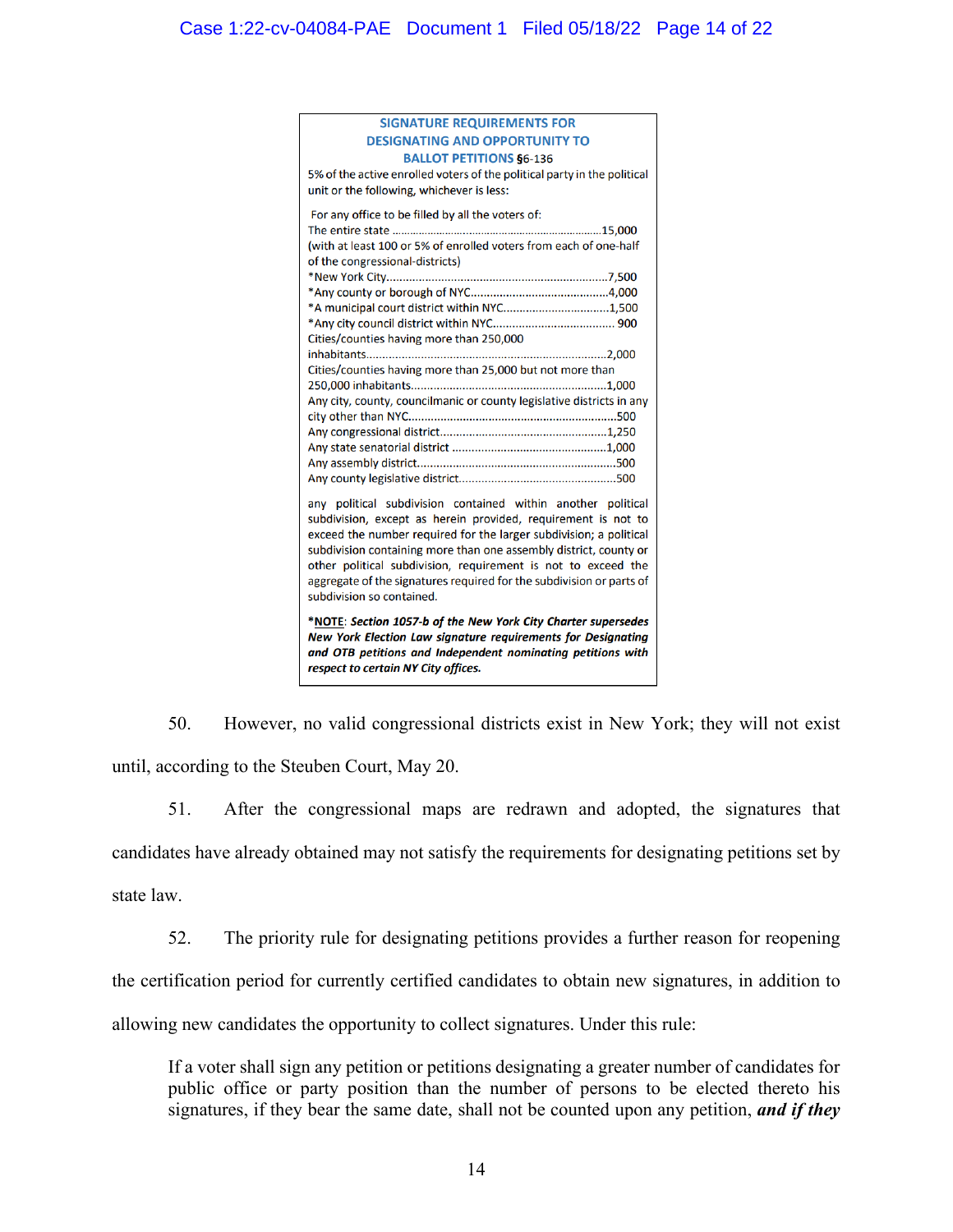*bear different dates shall be counted in the order of their priority of date,* for only so many designees as there are persons to be elected.

*Id.* § 6-134(3) (emphasis added). Thus, if that rule were stringently applied to a new period for obtaining signatures for designating petitions, signatories wishing to support new candidates could be deprived completely of the opportunity to express their associational and political speech rights in support of candidates seeking to run on the basis of valid maps. After all, those signatories and voters may well chose to exercise their rights differently under new maps and given new candidates, and anyway would be deprived of the ability to make that decision. The result: prior certified candidates would enjoy an unfair advantage relative to new candidates, to the detriment of the voters.

53. This Court should reopen the period to current statewide primary candidates for obtaining such designating petitions, so that they may obtain new signatures and fulfill the requirements of New York law.

54. This Court should further reopen the period to obtain signatures and file designating petitions for potential new candidates who wish to run for statewide office. New Yorkers—both voters and candidates—should not be denied this opportunity because the Legislature enacted poisoned maps.

55. Accordingly, the primary dates for statewide offices—Governor, Lieutenant Governor, Attorney General, and Comptroller—should also be pushed back from June 28 to August 23, 2022.

### **V. Independent Nominating Petitions**

56. While the Steuben Court did not address designating petitions for party-affiliated persons wishing to appear on the primary ballot for statewide office, State Senate, or U.S.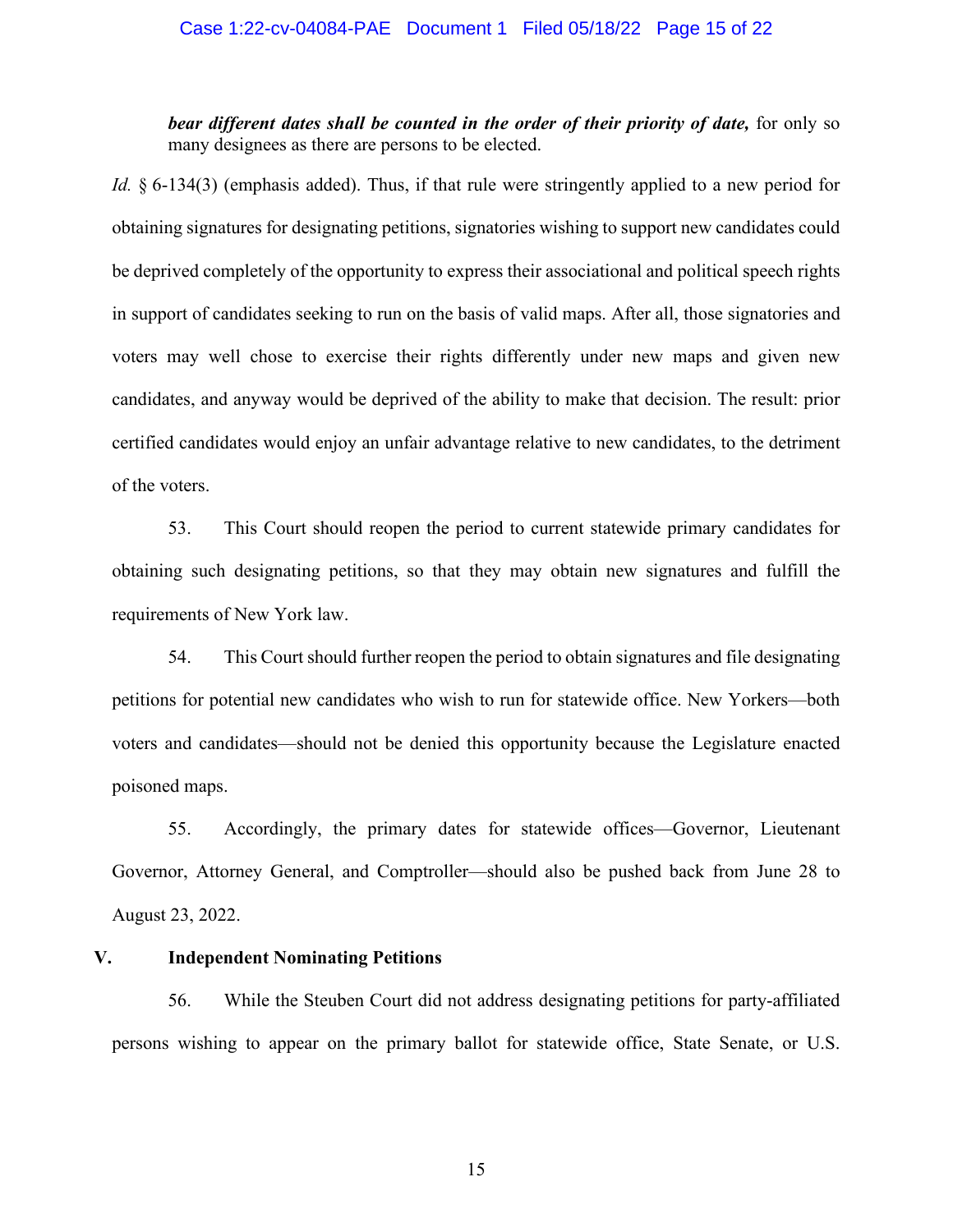#### Case 1:22-cv-04084-PAE Document 1 Filed 05/18/22 Page 16 of 22

Congress, it did address the predicament of persons wishing to appear on the general election ballot as independent candidates for statewide office.

57. The Advisory Opinion stated that, based on *ex-parte* communications the Court had with the Board of Elections, "there is some confusion which has developed" concerning the time for gathering signatures for "Independent Nominating Petitions" (*i.e.*, individuals who wish to appear on the general election ballot, independent of party affiliation). The Advisory Opinion, however, went on to address only "[t]he question . . . as to what persons seeking statewide office [as independents] should do with regard to gathering signatures since there currently are no Congressional districts." *Id.* at 1.

58. The Advisory Opinion stated that the Court "expects to have the new Congressional maps finalized and published by May 20, 2022." *Id*. As the Court recognized, "a potential candidate does not currently know the boundaries for [the] various Congressional Districts." *Id.* at 2. The Court nonetheless stated that "the [independent] candidate should still be gathering signatures." *Id*. The Court further advised that "once the [new] Congressional map has been established" it will be "up to the candidate to make sure he/she has the appropriate number of signatures from the appropriate number of districts." *Id*.

59. As the Court observed, "Election Law 6-158(9) requires the petition for an independent nomination for office to be filed not earlier than 24 weeks and not later than 23 weeks preceding the general election." *Id*. The Court hewed to this deadline, stating that "those petitions will need to be filed between May 24th [and] May 31st." *Id*.

60. The Court also stated that "Election Law 6-138(4) sets a six week time period for the gathering of signatures for Independent petitions." *Id*. By setting May 31 as the last day to file Independent Nominating Petitions, the Court *shortened* that period, even though it had also stated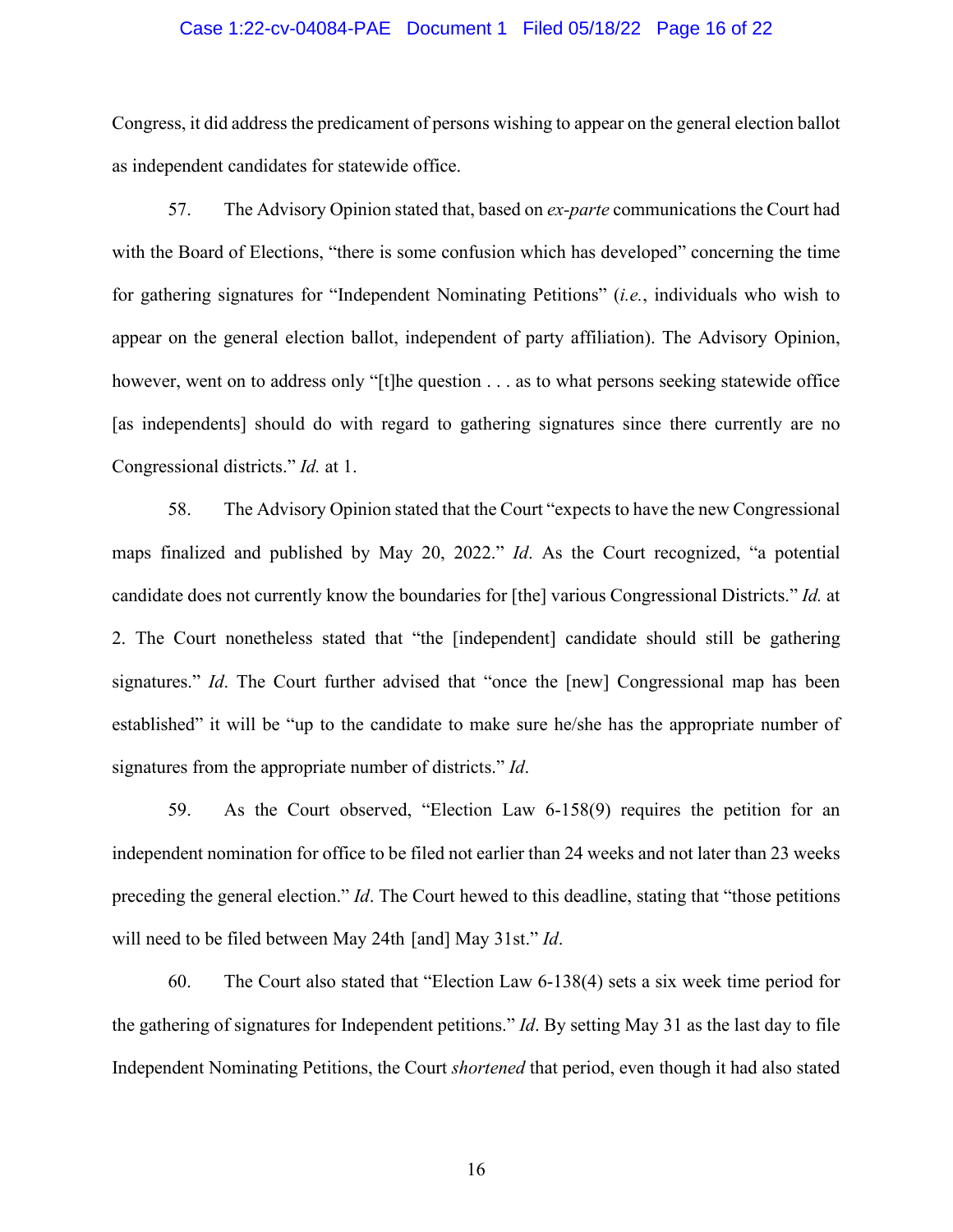#### Case 1:22-cv-04084-PAE Document 1 Filed 05/18/22 Page 17 of 22

that "this court does not intend to alter the time frame for gathering signatures for Independent Nominating Petitions for the statewide elections." *Id.* at 1–2.[3](#page-16-0)

61. The Steuben Court has *lowered* the signature-quantity requirement for *other* offices, such as for petitions to appear on the State Senate and federal congressional ballots, but has not done so for independent petitions. *See* Dkt. No. 524, *Harkenrider I*.

62. Defendants are enforcing and will continue to enforce the above restrictions regarding both major-party and independent candidates, even though on their face the restrictions discriminate between voters depending on the voter's political preference.

63. A voter who wishes to petition for her preferred candidate for a statewide race to appear on a major party's ballot is unable to because the period has not reopened.

64. Moreover, there are currently no existing districts in New York, and thus no way to comply with the signature-gathering requirements anyway. *See supra* at ¶ 40.

65. However, those voters supporting independent candidates, who are not affiliated with a party, may continue with the signature-gathering process, and, under the Advisory Opinion, may cure any defects with the signatures gathered (depending on the contours of the new maps) by May 31, 2022.

## **FIRST CAUSE OF ACTION**

# **42 U.S.C. § 1983 Violation of the First and Fourteenth Amendments to the U.S. Constitution Free Association And Right to Effective Vote (Voters For Statewide-Office Candidates In Party Primaries)**

66. Plaintiffs hereby incorporate their allegations stated in Paragraphs 1 through 65.

67. A potential candidate who wishes to appear on the primary ballot for statewide office is prevented from doing so because the ballot has been unlawfully certified.

<span id="page-16-0"></span> $3$  More accurately, Section 6-138 (4) provides that "[a] signature made earlier than six weeks prior to the last day to file independent petitions shall not be counted."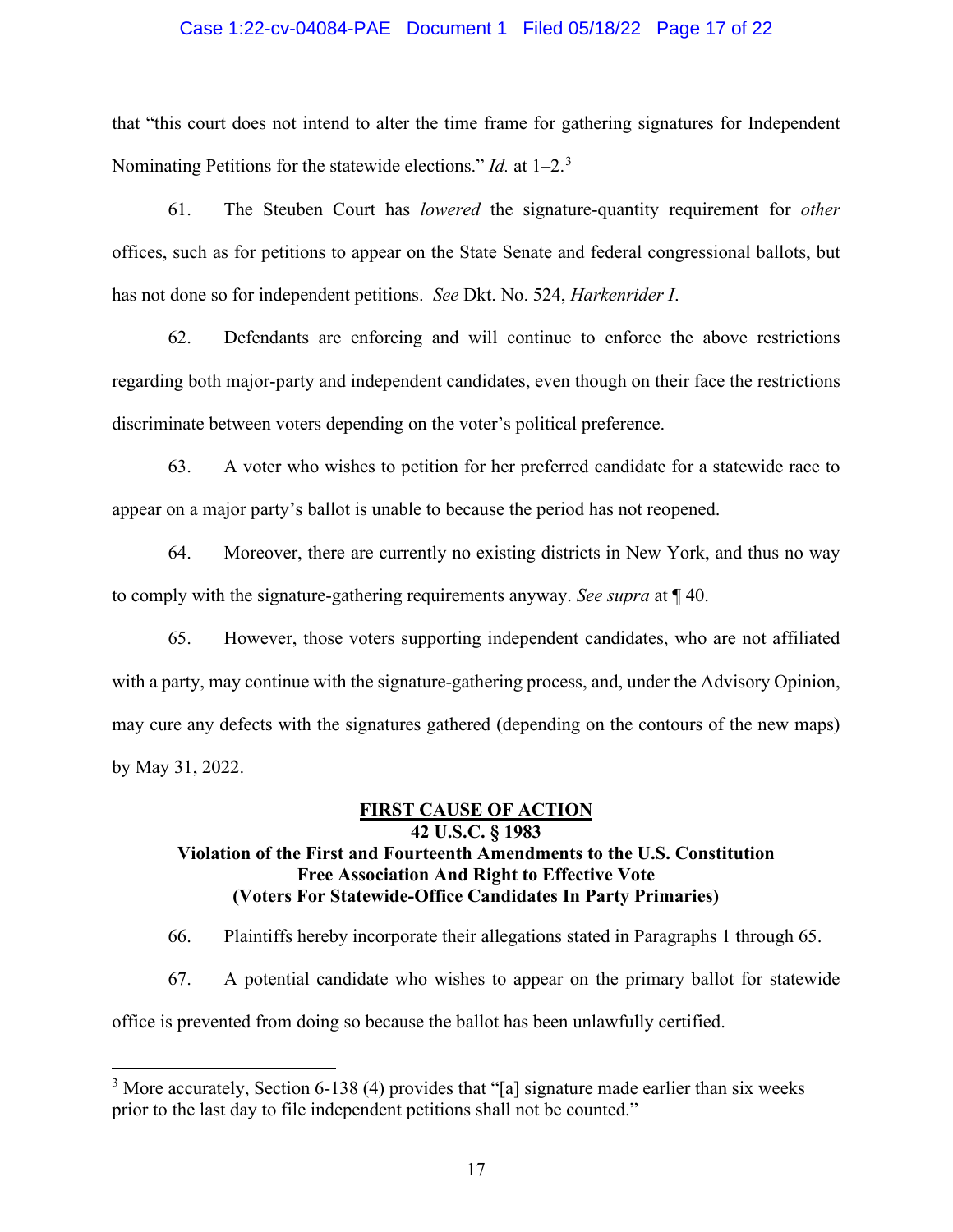#### Case 1:22-cv-04084-PAE Document 1 Filed 05/18/22 Page 18 of 22

68. Any such potential candidate must obtain signatures from voters who meet specific residency requirements, and these residency requirements are tied to the boundaries of congressional districts.

69. However, the congressional districts set by the Legislature were declared unconstitutional under the New York State Constitution. The state court superintending the redistricting process for congressional maps has stated that new maps will not be issued until May 20, 2022.

70. Would-be candidates for statewide office are not permitted to collect signatures from these to-be-adopted districts in order to petition to be placed on the primary ballot and stand for election in a party primary.

71. Likewise, voters seeking to provide their signatures on a designating petition cannot provide such signatures. Nor can voters cast an effective vote for their preferred candidate or support him in the primary for the party in which they are registered.

72. In its Advisory Opinion, the Steuben County court stated that there will be a period after the implementation of constitutional congressional district maps and before the May 31, 2022 deadline during which independent nominating petitions may be submitted.

73. There is no provision for the submission of designating petitions for candidates affiliated with major parties seeking to appear on the ballot.

74. The primary ballots Defendants certified for the statewide races list candidates who necessarily could not have qualified under Election Law 6-136(1), which requires signatures from voters residing in "each of one-half of the congressional districts of the state." No such valid districts existed when Defendants certified the primary ballots, so Defendants have implemented an electoral regime in which they have expressly waived state-law requirements for certain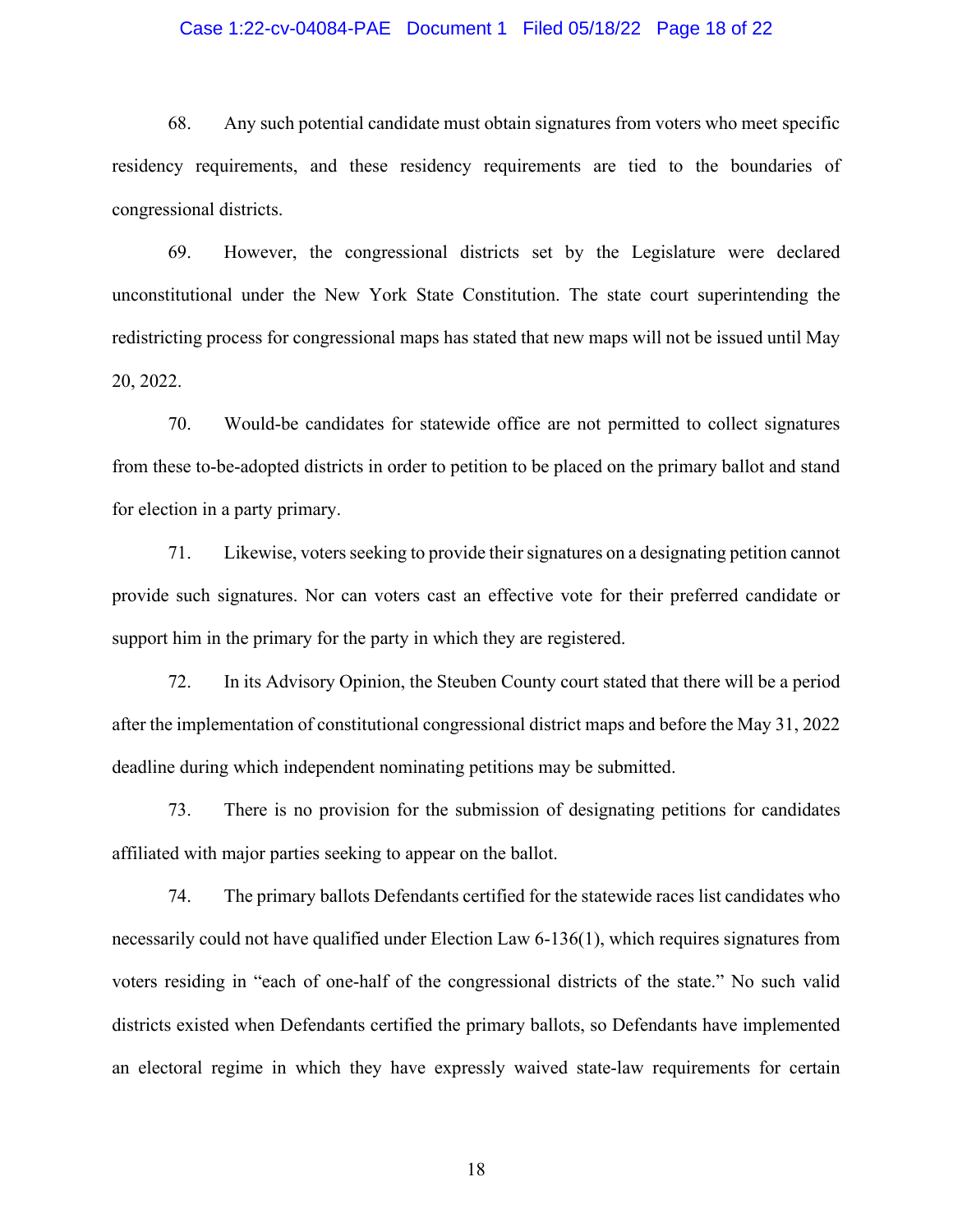#### Case 1:22-cv-04084-PAE Document 1 Filed 05/18/22 Page 19 of 22

candidates. This regime serves no state interest, discriminates against supporters of would-be major-party candidates, and violates the free-association rights and right to an effective vote of supporters of would-be candidates.

75. Additionally, denying major party candidates an opportunity provided to independent candidates serves no state interest, discriminates against both would-be major-party candidates for statewide office, and violates voters' right to free association and right to cast an effective vote.

# **SECOND CAUSE OF ACTION 42 U.S.C. § 1983 Violation of the First and Fourteenth Amendments to the U.S. Constitution Free Association And Right to Effective Vote (Voters for Independent Statewide Candidates)**

76. Plaintiffs hereby incorporate their allegations stated in Paragraphs 1 through 65.

77. A potential independent statewide candidate who wishes to appear on the general election ballot must obtain signatures from voters who meet specific residency requirements, and these residency requirements are tied to the boundaries of congressional districts.

78. Election Law 6-138(4) sets a six-week time period for the gathering of signatures for Independent petitions.

79. The Steuben Court's May 5 Advisory Opinion sets May 31 as the last day to file Independent Nominating Petitions, thereby *shortening* the six-week period to 11 days.

80. To qualify for the ballot, a candidate must submit an independent nominating petition with 45,000 signatures. *See* N.Y. Election Law § 6-141. While the Steuben Court has lowered the signature-quantity requirement for other offices, such as State Senate and Congress, by approximately 15%, it has not done so for independent nominating petitions.

81. A state cannot discriminate against voters who wish to support candidates other than those aligned with an existing political party.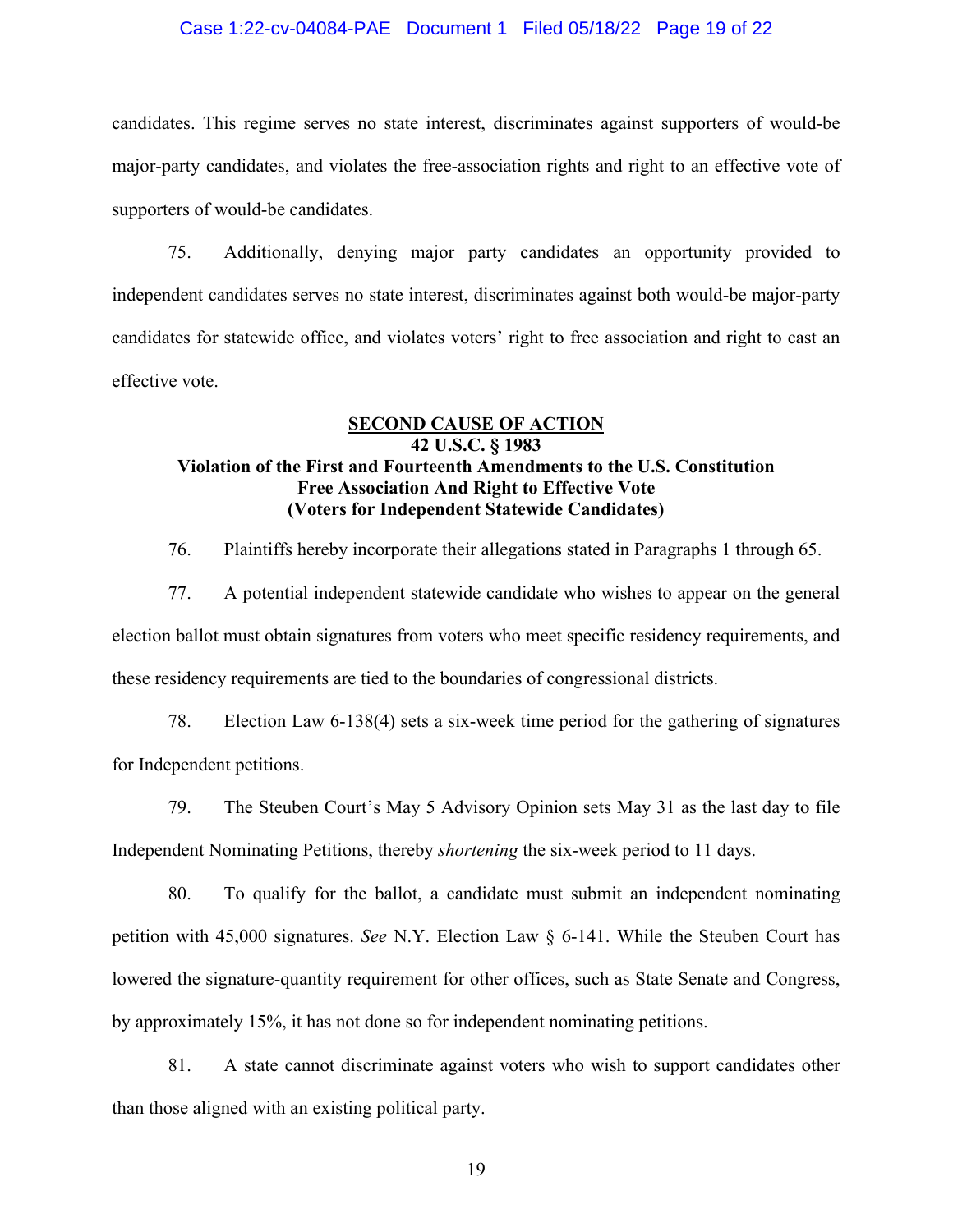#### Case 1:22-cv-04084-PAE Document 1 Filed 05/18/22 Page 20 of 22

82. Shortening the statutory period serves no state interest, imposes an undue burden on and discriminates against independent candidates, and violates voters' right to free association and right to cast an effective vote.

## **PRAYER FOR RELIEF**

WHEREFORE, Plaintiffs respectfully request that the Court:

A. Enjoin Defendants from holding the primary election for New York statewide offices (Governor, Lieutenant Governor, Attorney General, and Comptroller) on June 28, 2022;

B. Direct Defendants to postpone the primary election for New York statewide offices (Governor, Lieutenant Governor, Attorney General, and Comptroller) to August 23, 2022, thereby aligning the primary election date with the adjourned primary election dates for the State Senate and U.S. Congress;

C. Direct Defendants to require all candidates for New York statewide offices (Governor, Lieutenant Governor, Attorney General, and Comptroller)—including those listed on the May 4 certified ballot, except those designated by a party pursuant to N.Y. Election Law § 6- 104(1)—to submit new designating petitions pursuant to state law for a new primary ballot for statewide offices to be certified by Defendants in advance of the August 23 primary.

D. Direct Defendants to establish a reasonable process for additional candidates for New York statewide offices (Governor, Lieutenant Governor, Attorney General, and Comptroller) to appear on the certified primary ballot pursuant to applicable state law, including by extending the deadline to no earlier than June 20 for gathering signatures for party-affiliated designating petitions;

E. Direct Defendants to extend the time period to no earlier than June 20 for gathering signatures for independent nominating petitions for the general election ballot for New York statewide offices;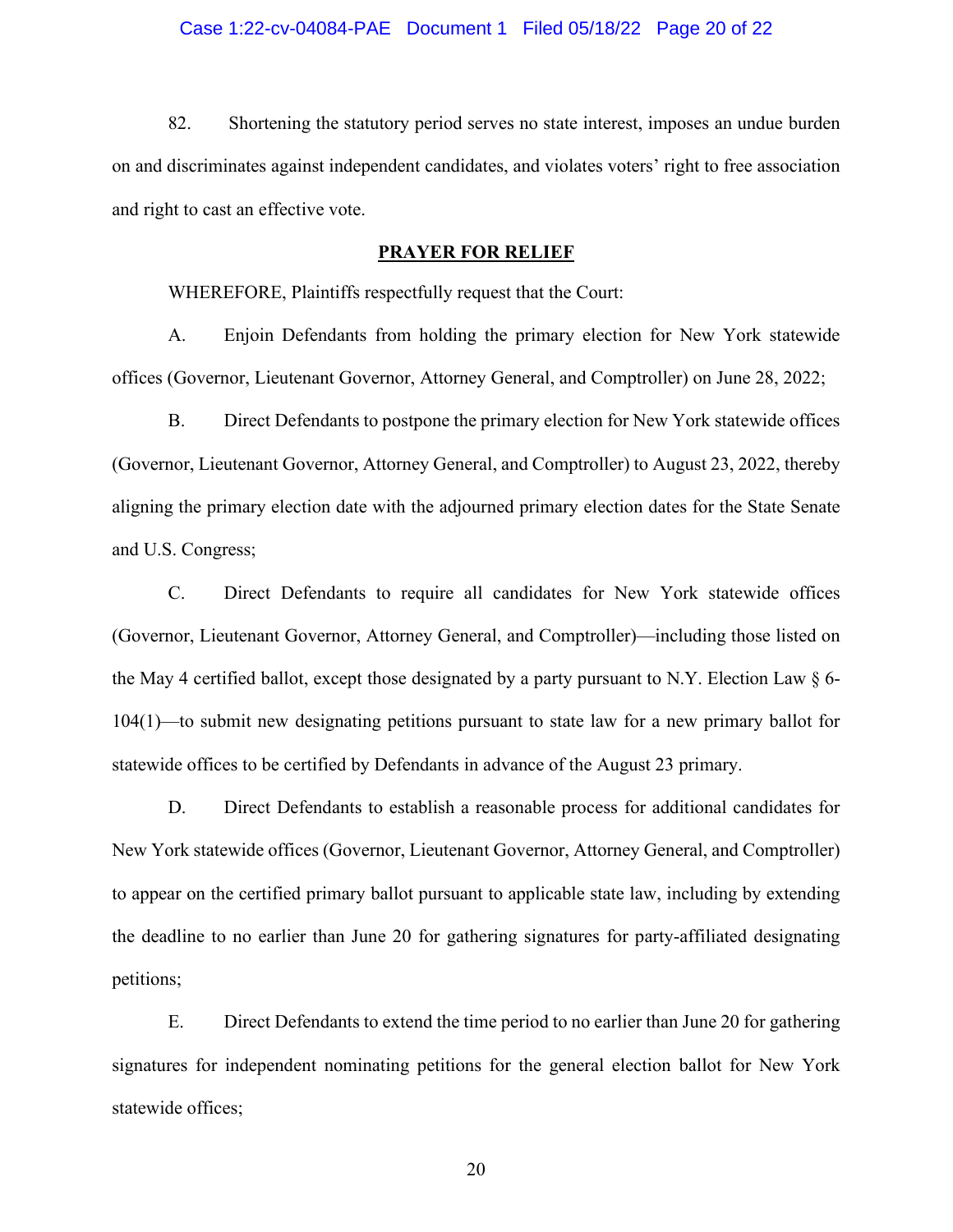# Case 1:22-cv-04084-PAE Document 1 Filed 05/18/22 Page 21 of 22

F. Award Plaintiffs their costs, disbursements, and reasonable attorneys' fees incurred in bringing this action, pursuant to 42 U.S.C. § 1988 and other applicable laws; and

G. Grant such other and further relief as the Court deems just and proper.